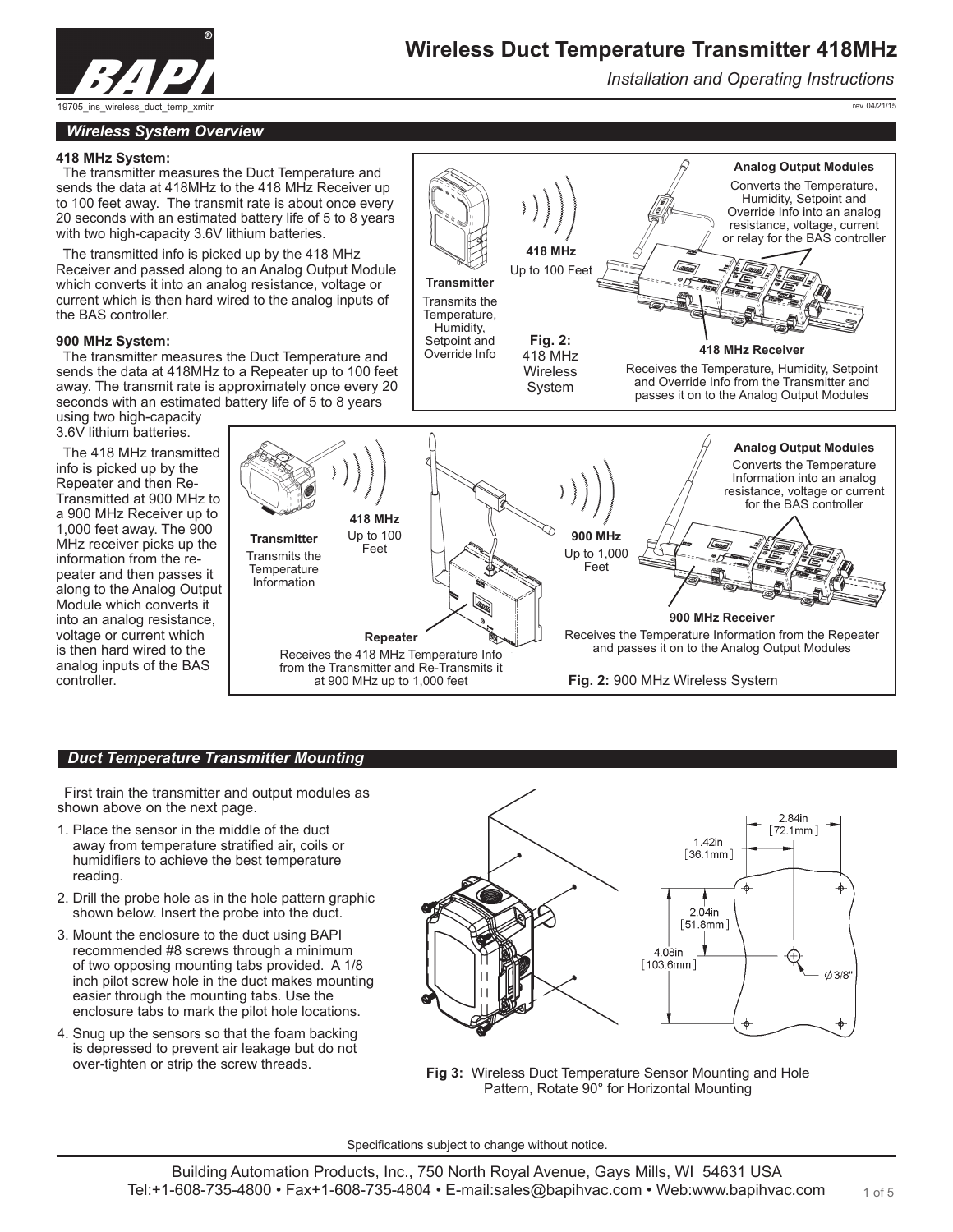

*Installation and Operating Instructions*

rev. 04/21/15

## *Analog Output Module Training*

The installation process requires that each transmitter is trained to its associated output modules so that they receive communications from the correct transmitter. This is done by pushing buttons in a defined sequence on the transmitter and output module. The train-

 $\circ$ 

Training Button Transmit LED

**Battery Connectors** Transmitter Module

**Fig. 4:**  Duct Temperature Sensor Battery Installation and Training Button.

ing process is easiest on a test bench so the units are within arm's reach of each other. Training can be done in the field but requires two people and a set of walkie talkies or cell phones. Place an identification mark on the transmitter and associated output module after training so they can be matched at the job site.

Any transmitted variable can be trained to more than one output module. If a Repeater is used, be sure it is powered and within reception range of the transmitter and the 900 MHz Receiver to train the output modules.

#### **TRAINING PROCEDURE**

- 1. To train an output module to the temperature transmitter, select the Resistance, Voltage or Current Output Module you want to train and connect it to the wireless receiver. Note: Multiple output modules can be trained to the same transmitter variable if desired.
- 2. Apply power to the receiver which will supply power to the connected output modules. The power LED on the receiver will light and remain lit. **(Current Output Modules must have loop power supplied to the module itself before they can be trained.)**
- 3. Open the BAPI-Box cover on the transmitter and remove the battery tabs or install the batteries, observing polarity as shown in Fig 4. The small LED on the transmitter module will flash about once every 20 seconds, indicating a transmission. (The flash is very quick.)
- 4. Press and hold down the "Service Button" on the top of the output module (Fig 5) that you wish to train. Then, press and release the "training button" (see Fig 4) on the transmitter module. When the output module receives the "training transmission" from the transmitter, the output module's red LED will light. Release the "Service Button" on the output module and the red LED will go out. The transmitter and output module are now trained to each other. During normal operation, the output module's LED will flash about once every 20 seconds indicating data reception.



5. Mount the transmitter at the desired location (as shown on the previous page), removing the batteries if needed. (The units will remain trained to one another through power failures and battery replacement.)

## *Mounting and Locating of the Antennas on the 418 MHz Receiver, 900 MHz Receiver and the Repeater*

The 418 MHz Receiver, 900 MHz Receiver and Repeater may be located inside a metal enclosure but their antennas must be outside the enclosure. The 418 MHz Receiver comes with a 418 MHz Dipole Antenna. The 900 MHz Receiver comes standard with a 900 MHz "Whip" Antenna but is available with a 900 MHz Dipole Antenna. The Repeater comes standard with a 418 MHz Dipole Antenna and a 900 MHz "Whip" Antenna, but is available with a 900 MHz Dipole Antenna.

To mount the 418 MHz Dipole Antenna or 900 MHz Dipole Antenna, peal off the protective film from the adhesive pad and stick the antenna to a wall or other non-metallic support so that antenna is vertical for best reception. Antenna's should be mounted as far away from metal plates or bars as possible to avoid RF energy being reflected back or blocked on the other side of the metal. An antenna will not work inside a metal box. Mounting to drywall between studs, ceiling tiles, brick, or concrete is very common.

Transmission distance performance will vary based on environment. 100 feet is the maximum that can be expected if there are no obstructions. In general, each obstruction will half the expected transmission distance. Obstructions include but are not limited to;

walls, partitions, floors, ceilings, doors, tinted glass, ground, many people, vehicles, foliage, rain, snow and fog. Metal (solid or screen) blocks the RF signal preventing propagation but also can bounce the signal around the potential obstacle. Wood, drywall, plaster, brick, and concrete attenuates the signal but will let it pass  $[182]$ (if it's not too thick) at a reduced signal strength. Anything that holds water absorbs the signal to the point of blockage like rain, fog, people, ground, dense foliage etc. Elevator shafts and stairwells usually block RF signals.

The 900 MHz "Whip" Antenna simply screws onto the 900 MHz Receiver or the Repeater. Mounting the antenna on a metal surface may limit reception from behind the surface.



they should be mounted vertically for best reception. **Note:** The Dipole antennas above are displayed horizontally to show dimensions but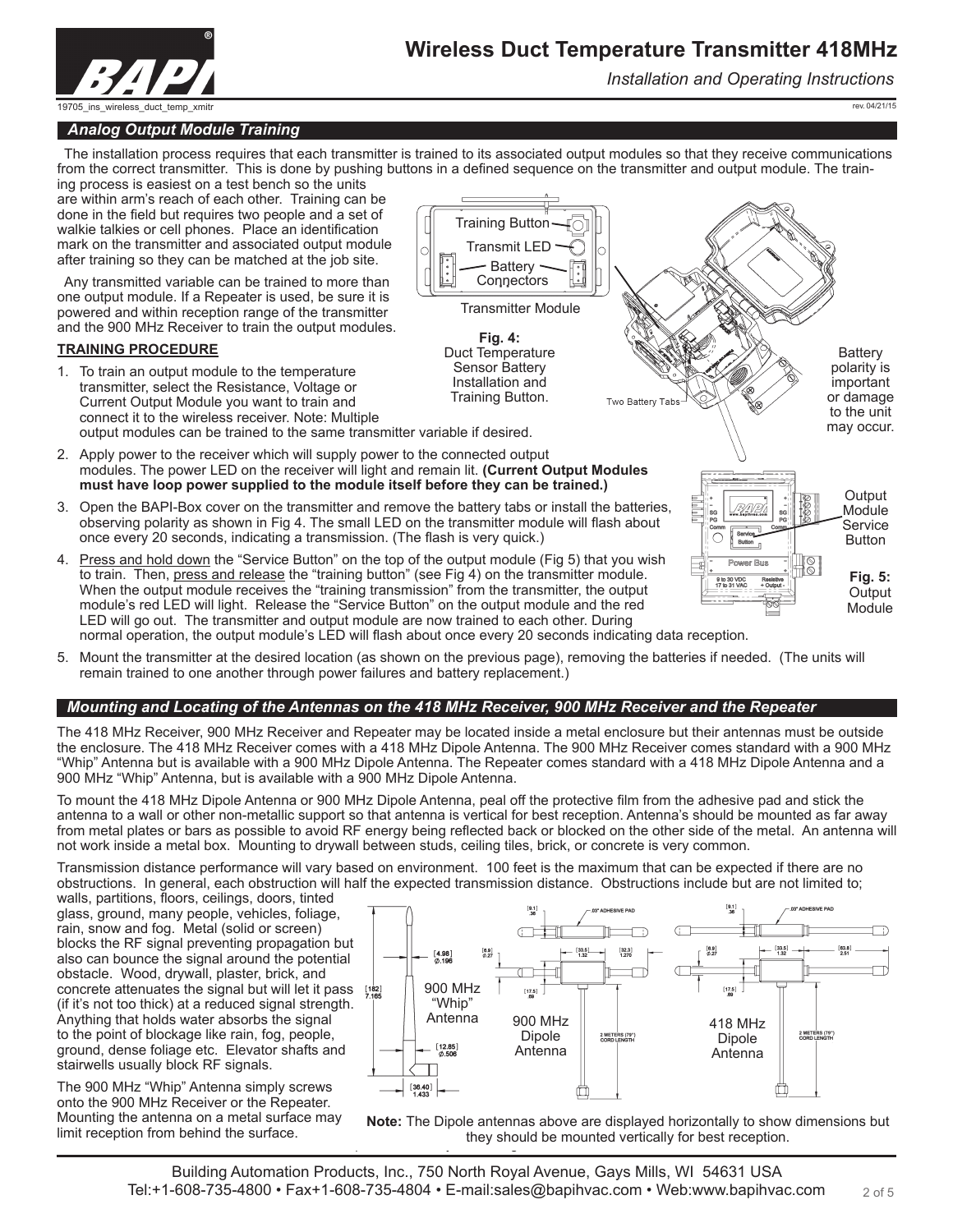

*Installation and Operating Instructions*

rev. 04/21/15

## *Mounting of the 418 MHz Receiver, 900 MHz Receiver and Analog Output Modules*

The 418 MHz Receiver, 900 MHz Receiver and Analog Output Modules can be mounted in snap track, DIN Rail or surface mounted. The text and figures refer to the 418 MHz Receiver, but the mounting process is the same for both receivers.

#### **SNAPTRACK MOUNTING**

Push in the blue mounting tabs on the bottom of the receiver and output modules. These units will now fit into the board slots of 2.75" snap track. Insert the receiver at the far left of the snap track, then insert each analog output module and slide it to the left until its connectors are fully mated into the receiver or the next analog output module. You may attach up to 127 analog output modules to a receiver.

If your output modules cannot fit in one piece of snap track, then mount another piece of snap track nearby and insert the additional modules. Connect wires from the right side of the first string of modules to the left side of the second string of modules on the second snap track. (See "Extending the RS485 Network" on pg. 5.) This configuration requires one or more Pluggable Terminal Block Connector Kits (BA/AOM-CONN).

#### **DIN RAIL MOUNTING**

Push out the blue mounting tabs on the bottom of the receiver and output modules. These units will now snap onto DIN Rail. Catch the EZ mount hook on the edge of the DIN rail as shown in Fig 8. Then rotate into place.

Attach the receiver at the far left of the DIN Rail, then attach each analog output module and slide it to the left until its connectors are fully mated into the receiver or the next analog output module. You may attach up to 127 analog output modules to a receiver.

If your output modules cannot fit onto one piece of DIN Rail,

then mount another piece nearby and attach your additional modules. Connect wires from the right side of the first string of modules to the left side of the second string of modules on the second DIN Rail. (See "Extending the RS485 Network..." on pg. 5.) This configuration requires one or more Pluggable Terminal Block Connector Kits (BA/AOM-CONN).

## **SURFACE MOUNTING**

Push out the blue mounting tabs on the bottom of the receiver and output modules. Attach the receiver to the surface by inserting a screw in each blue tab. Attach Analog Output Modules by placing each one against the surface and sliding it to the left until its connectors are fully mated into the receiver or the next analog output module. Attach each module to the surface with two screws, one in each blue tab. You may attach up to 127 analog output modules to a receiver.

If your output modules cannot fit in one straight line on the surface, then mount a second string of modules nearby. Connect wires from the right side of the first string of modules to the left side of the second string of modules. (See "Extending the RS485 Network..." on pg. 5.) This configuration requires one or more Pluggable Terminal Block Connector Kits (BA/AOM-CONN).

## *Wireless Temperature Transmitter Specifications*

**Supply Power:** Two AA 3.6V Lith. batteries, 2.25 AH 5 to 8 year battery life at 20 second transmit rate

#### **Temperature Input:** Thermistor

**Accuracy:** ±0.54°F (±0.3°C)

**Transmitted Range:** -40 to 185°F (-40 to 85°C )

**Antenna:** Built inside the enclosure

**Enclosure Dimensions:** 5" x 4.11" x 2.5"

## **Environmental Operation Range:**

Temp: 32° to 140°F (0° to 60°C) Humidity: 5% to 95% RH non-condensing

**Enclosure Material & Rating:** ABS Plastic, UL94 V-0

**Radio Frequency:** 418 MHz North America

**Transmitter Interval:** ~20 seconds

#### **FCC Approval #:**

T4F061213RSO (418MHz Room Transmitter Only) T4F060811TEMP (418MHz Temperature Probe Only) T4F060811RH (418MHz Temp & Humidity Probe Only) OUR9XSTREAM (Repeater Unit Only)

**Fig. 7:**  Receiver & output modules mounted on DIN Rail.

**Compliance:** This device complies with Part 15 of the FCC rules Operation is subject to the following conditions.

- 1. This device may not cause harmful interference.
- 2. This device must accept any interference received, including interference that may cause undesired operation.

#### **FCC Radio Frequency Interference Statement:**

This equipment has been tested and found to comply with the limits for a Class B digital device, pursuant to Part 15, Subpart B, of the FCC Rules. This equipment generates, uses, and can radiate radio frequency energy. If not installed and used in accordance with the instructions, it may cause interference to radio communications.







Catch the EZ Mount hook on the edge of the DIN Rail, then rotate into place.



**Fig. 9:** Receiver and output modules surface mounted.

Specifications subject to change without notice.

3 of 5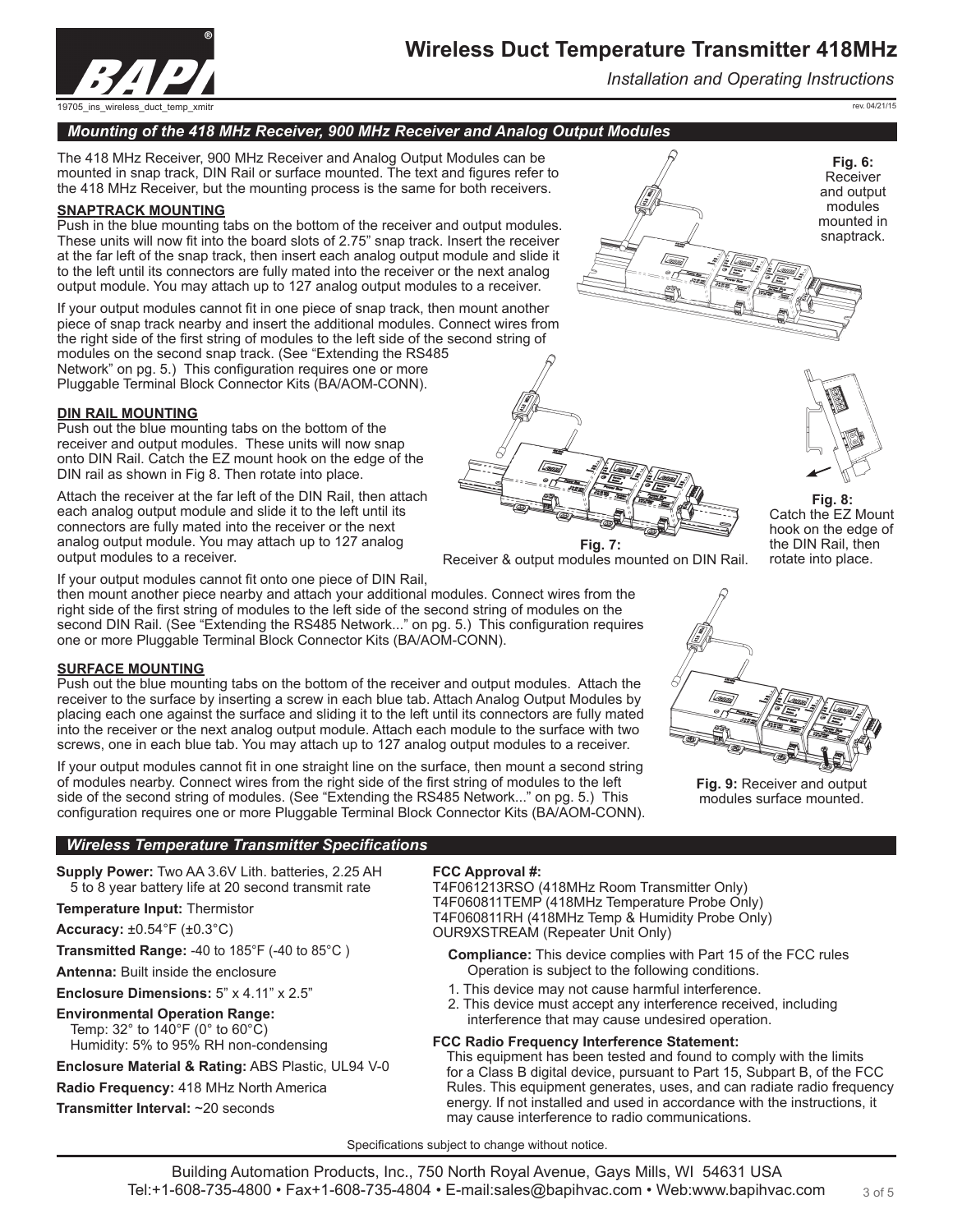

*Installation and Operating Instructions*

rev. 04/21/15

19705\_ins\_wireless\_duct\_temp\_xmitr



## **Termination Notes for 418 MHz and 900 MHz Systems:**

- 1. The wireless receiver and Analog Output Modules are interconnected and require module power along the "Power Bus" terminals. The bus can be powered from either the receiver end on the left or the last output module on the right side. Be sure you have enough DC current or AC VA for all the devices on the bus.
- **2. The Current Output Module (BA/COM) signal is LOOP POWERED and must be externally powered with 9 to 36 VDC separate from the Power Bus. The Loop Power must be connected to the Current Output Module before it can be trained.**
- 3. Be sure to follow the polarity (+ or –) symbols listed on each receiver and the output modules to maintain communication and Power Bus integrity.



Specifications subject to change without notice.